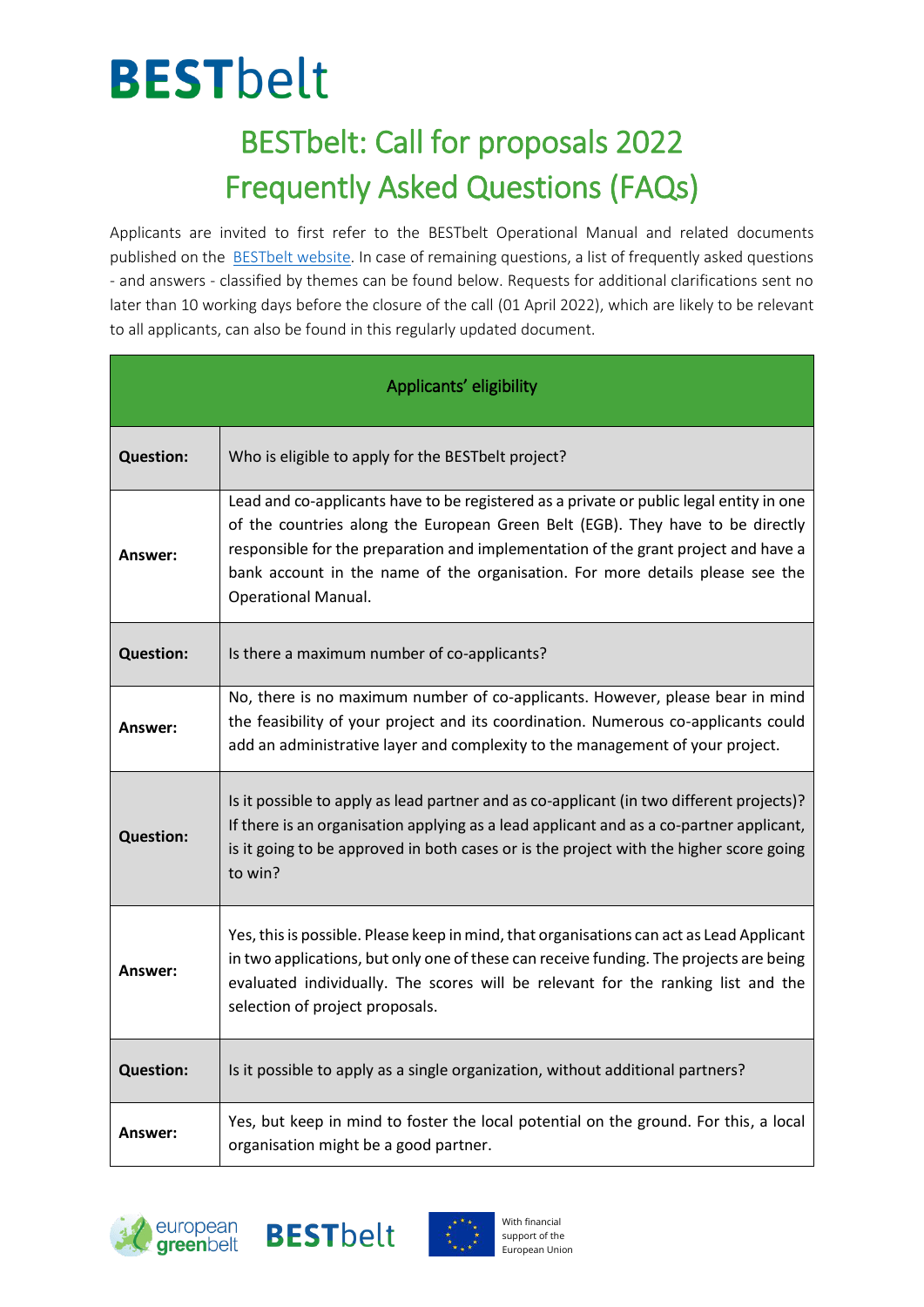$\mathsf{r}$ 

| <b>Question:</b> | Is there a recommended number of people/organisations involved in the project?                                                                                                                                                                                                |
|------------------|-------------------------------------------------------------------------------------------------------------------------------------------------------------------------------------------------------------------------------------------------------------------------------|
| Answer:          | No, there is no recommendation. Please consider, the more organisations/people<br>are involved the more complexity will be added to the project. Nevertheless, it is an<br>asset to have partnerships within your project. What works well depends on the<br>project concept. |
| <b>Question:</b> | Our organisation does not have full employed staff. Will that be a problem?                                                                                                                                                                                                   |
| Answer:          | This is no problem. Please consider if there is enough capacity to implement the<br>project and if your approach has a long-lasting effect beyond the lifetime of the<br>project.                                                                                             |
| <b>Question:</b> | Is it possible to involve national nature protection NGO / GO institutions, even if<br>they are not located within the EGB?                                                                                                                                                   |
| Answer:          | As lead or co-applicant, organisations need to be registered in one of the countries<br>along the EGB (not necessarily within the spatial reference area of EGB). The<br>BESTbelt aims to increase the local potential along the EGB.                                         |
| <b>Question:</b> | Are universities eligible to apply?                                                                                                                                                                                                                                           |
| Answer:          | Universities are eligible provided they meet the "Eligible Activities" defined in the<br><b>Operational Manual.</b>                                                                                                                                                           |
| <b>Question:</b> | Can we include PhD students in our project proposal?                                                                                                                                                                                                                          |
| Answer:          | Yes, you can include PhD students in your project proposal if it fits to the structure<br>of your project. Please notice, that fundamental research projects will not be funded<br>though.                                                                                    |
| <b>Question:</b> | Is the due diligence questionnaire needed for municipalities when they are a co-<br>applicant?                                                                                                                                                                                |
| Answer:          | Yes, every co-applicant has to hand in a due diligence and financial capacity<br>questionnaire.                                                                                                                                                                               |

٦





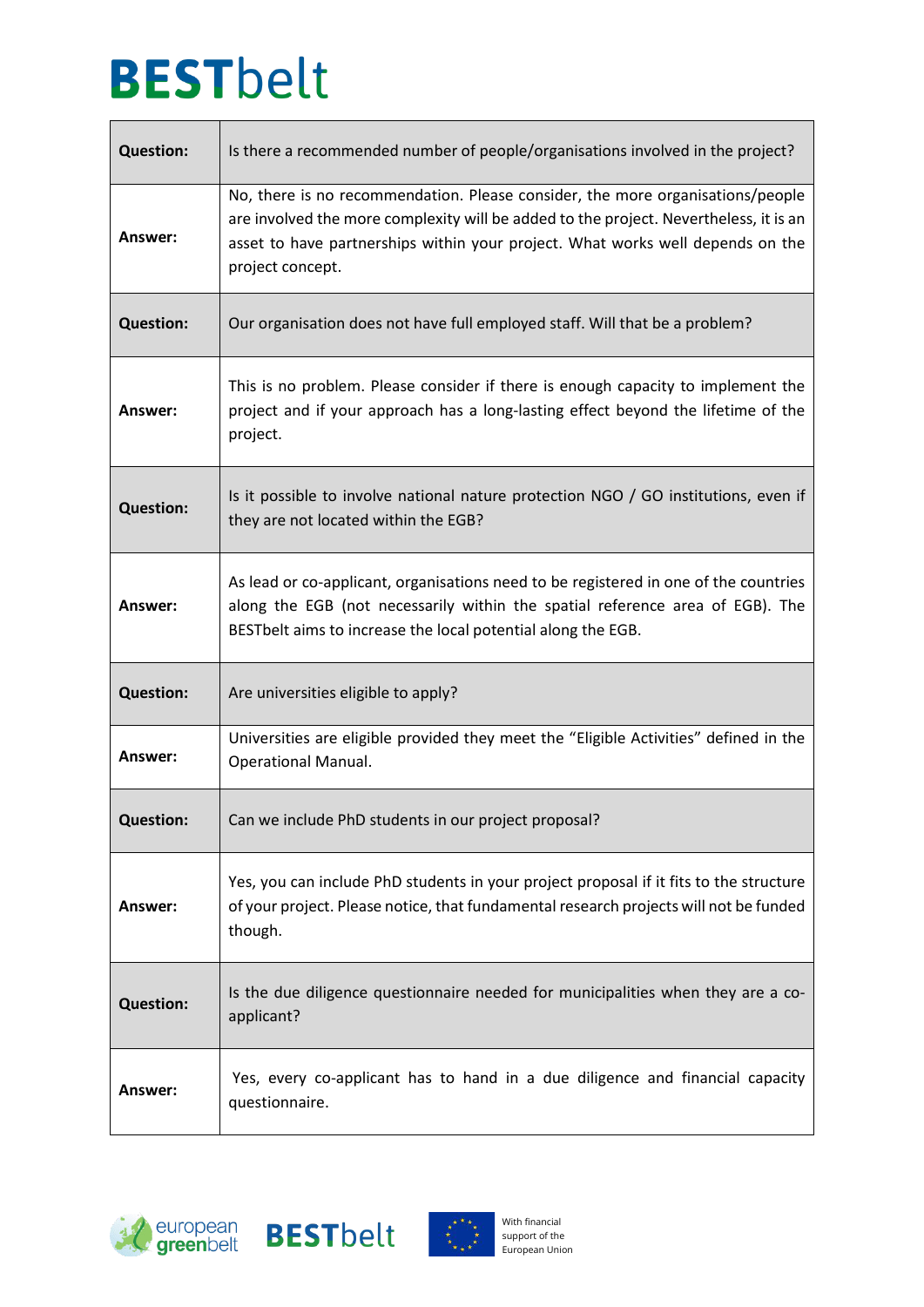$\mathsf{r}$ 

| <b>Question:</b>           | Does the registration date of organisation (court registration) affect the application?                                                                                                                                                                                                                                                                                                                                                                                                     |
|----------------------------|---------------------------------------------------------------------------------------------------------------------------------------------------------------------------------------------------------------------------------------------------------------------------------------------------------------------------------------------------------------------------------------------------------------------------------------------------------------------------------------------|
| Answer:                    | The registration date of organisations is asked and considered in the due diligence<br>and financial capacity questionnaire. The whole questionnaire will be considered<br>during the evaluation process.                                                                                                                                                                                                                                                                                   |
| <b>Question:</b>           | Can you apply for EGB funds if you are a current partner in other ongoing project<br>with EU funds (ex. LIFE)?                                                                                                                                                                                                                                                                                                                                                                              |
| Answer:                    | Yes, this is possible.                                                                                                                                                                                                                                                                                                                                                                                                                                                                      |
| <b>Question:</b>           | Can we include institutions such as national parks and structures in municipalities in<br>our project?                                                                                                                                                                                                                                                                                                                                                                                      |
| Answer:                    | Yes, this is possible. There are no restrictions for that but it has to be relevant for<br>the project.                                                                                                                                                                                                                                                                                                                                                                                     |
| <b>Eligible Activities</b> |                                                                                                                                                                                                                                                                                                                                                                                                                                                                                             |
|                            |                                                                                                                                                                                                                                                                                                                                                                                                                                                                                             |
| <b>Question:</b>           | Which activities are eligible?                                                                                                                                                                                                                                                                                                                                                                                                                                                              |
| \nswer:                    | Eligible activities must contribute to the BESTbelt objectives, be located in one or<br>more areas of the indicative spatial reference area of the EGB (or provide a written<br>statement), comply with the EGB Vision, contribute to tangible and measurable<br>impacts, encourage a partnership-based approach with local stakeholders,<br>guarantee open access to data and results and not be fundamental research<br>projects. For specific details please see the Operational Manual. |
| <b>Question:</b>           | What is the scope of the European Green Belt? How many kilometres from the<br>border to the inside of the countries?                                                                                                                                                                                                                                                                                                                                                                        |
| Answer:                    | Please follow the available link to visit the online version of the spatial reference<br>area to see the relevant information:<br>https://euronatur.maps.arcgis.com/<br>apps/SimpleViewer/index.html?appid=15d1f23a9920421db93d8132908c405d                                                                                                                                                                                                                                                 |

٦





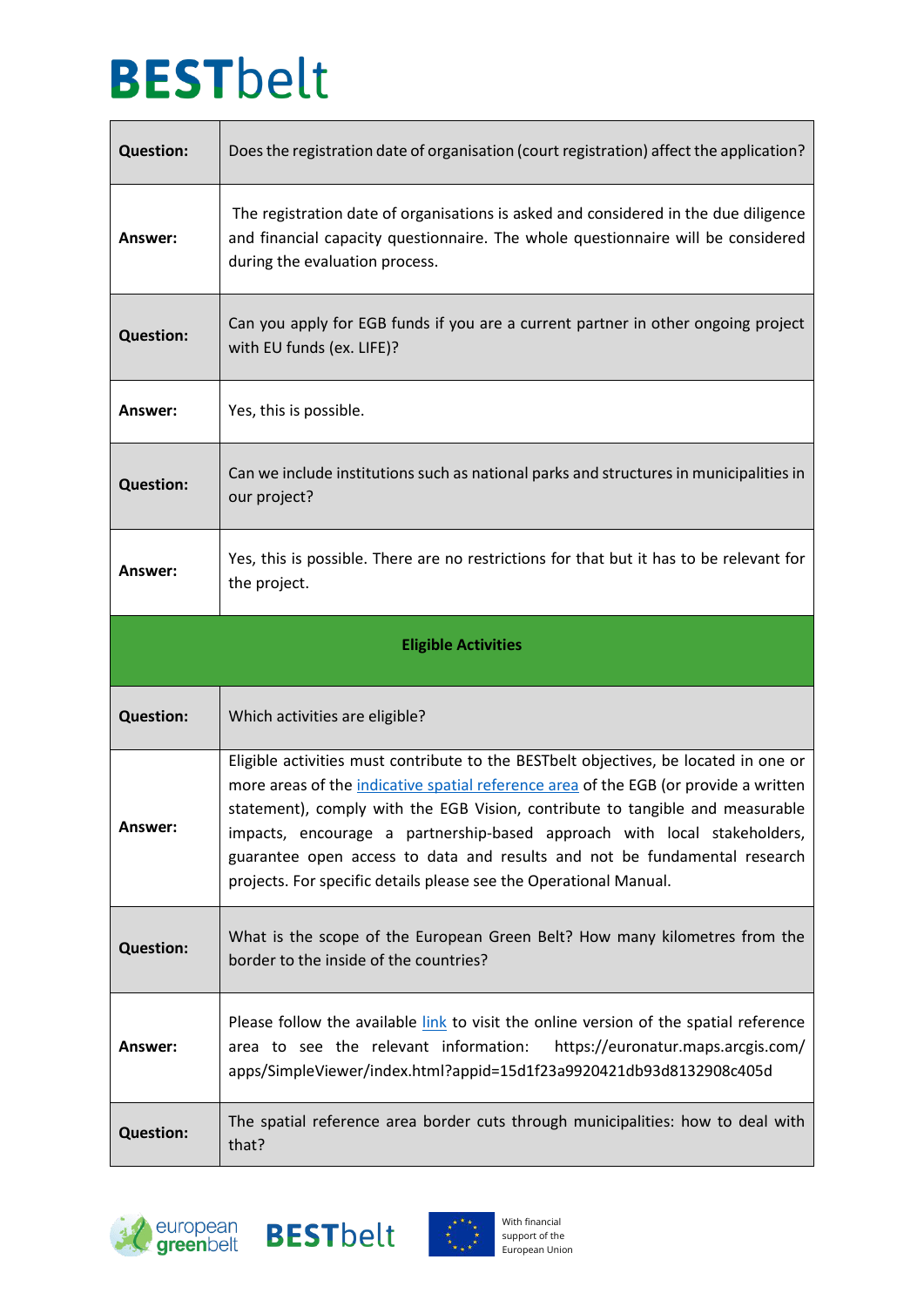| Answer:                 | Eligible actions have to be located in the spatial reference area or a written<br>statement how the activities contribute to the achievement of the BESTbelt<br>objectives has to be provided.                                                                                                                                                        |
|-------------------------|-------------------------------------------------------------------------------------------------------------------------------------------------------------------------------------------------------------------------------------------------------------------------------------------------------------------------------------------------------|
| <b>Question:</b>        | Is it possible to have a project that will essentially include a youth camp?                                                                                                                                                                                                                                                                          |
| Answer:                 | If a youth camp is the essential activity to fulfil the BESTbelt objectives in your<br>potential project this is possible.                                                                                                                                                                                                                            |
| <b>Costs and budget</b> |                                                                                                                                                                                                                                                                                                                                                       |
| <b>Question:</b>        | How should the budget be presented if the project involves co-applicants?                                                                                                                                                                                                                                                                             |
| Answer:                 | Preselected applicants will need to present separately the costs of each organisation<br>involved through different budget lines at the full proposal stage                                                                                                                                                                                           |
| <b>Question:</b>        | Are there any restrictions how the budget is distributed / shared amongst co-<br>applicants?                                                                                                                                                                                                                                                          |
| Answer:                 | No, there are no restrictions. It has to be consistent with your project. Please, keep<br>in mind the roles of applicant and co-applicant.                                                                                                                                                                                                            |
| <b>Question:</b>        | Can transboundary cooperation merge together and receive a double funding?                                                                                                                                                                                                                                                                            |
| Answer:                 | This will be difficult, as the project has to stand by itself and work individually, even<br>if other partners do not receive funding. The Evaluation will be done for each project<br>separately and maybe only one project of the two merged projects is funded.                                                                                    |
| <b>Question:</b>        | How to design the budget? Is it necessary to request the maximum amount allowed?                                                                                                                                                                                                                                                                      |
| Answer:                 | The total amount of the grant must be spent during the implementation period of<br>the project. The amount should be consistent with the proposed activities and<br>workplan. It is important to be realistic as to what can be achieved and spent during<br>the project. It may therefore not be necessary to request the maximum amount<br>allowed. |
| <b>Question:</b>        | Is there a recommended allocation for the cost distribution? How many percent of<br>the budget should be considered for personal costs?                                                                                                                                                                                                               |





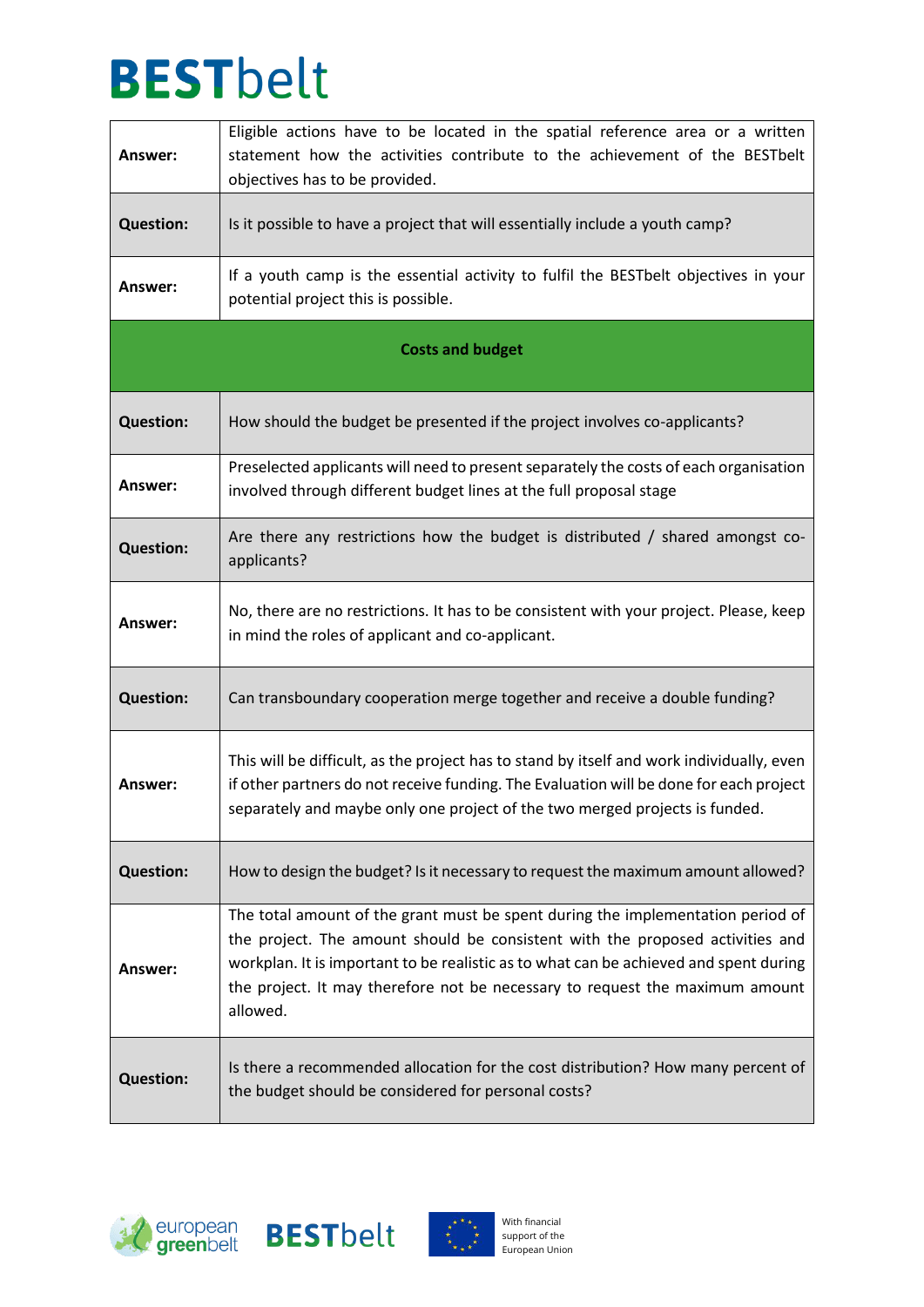| Answer:          | No, there are no recommendations. It depends on the project concept and should<br>be reflected in its structure. The personal costs have to be consistent with the<br>project structure and workload.                                                                                                                                 |
|------------------|---------------------------------------------------------------------------------------------------------------------------------------------------------------------------------------------------------------------------------------------------------------------------------------------------------------------------------------|
| <b>Question:</b> | Is it an asset to have a higher or lower budget?                                                                                                                                                                                                                                                                                      |
| Answer:          | No, the height of the budget is not a criterion for itself. During evaluation it will be<br>assessed whether the budget fits to the planned project. It is not necessary to<br>request the maximum of funding.                                                                                                                        |
| <b>Question:</b> | The budget in the concept form seems extremely generalized, how should it be<br>structured?                                                                                                                                                                                                                                           |
| Answer:          | The budget should be reasonable, justified and reflect the proposed actions. For the<br>concept note a rough structure is sufficient. It is helpful to state your thoughts<br>behind your distribution.                                                                                                                               |
| <b>Question:</b> | If members of the project team (manager, financial assistant) are already<br>employed and payed from other project budgets, is it necessary to list these<br>positions in the budget? How can it be included in the project proposal?                                                                                                 |
| Answer:          | Please list all people who are involved in your BESTbelt proposal and explain how<br>the BESTbelt budget is distributed. It will help evaluators if you explain the situation<br>shortly in the proposal.                                                                                                                             |
| <b>Question:</b> | How should we apply for a project if we have own funding that can be utilized?                                                                                                                                                                                                                                                        |
| Answer:          | List people who are involved in your project and explain how the BESTbelt budget is<br>distributed. It will help evaluators if you explain the situation in the proposal. Co-<br>funding is not allowed.                                                                                                                              |
| <b>Question:</b> | We have an idea, which requires a bigger budget than the small grant. Is it possible<br>to apply for the BESTbelt grant and fund other activities via another<br>grant/sponsorship?                                                                                                                                                   |
| Answer:          | BESTbelt aims at empowering local stakeholders to unlock the potential along the<br>European Green Belt. Co-funding is not allowed for the BESTbelt grant. The project<br>has to be an independent project and has to work for itself. If this precondition is<br>fulfilled the project might be able contribute to a bigger concept. |





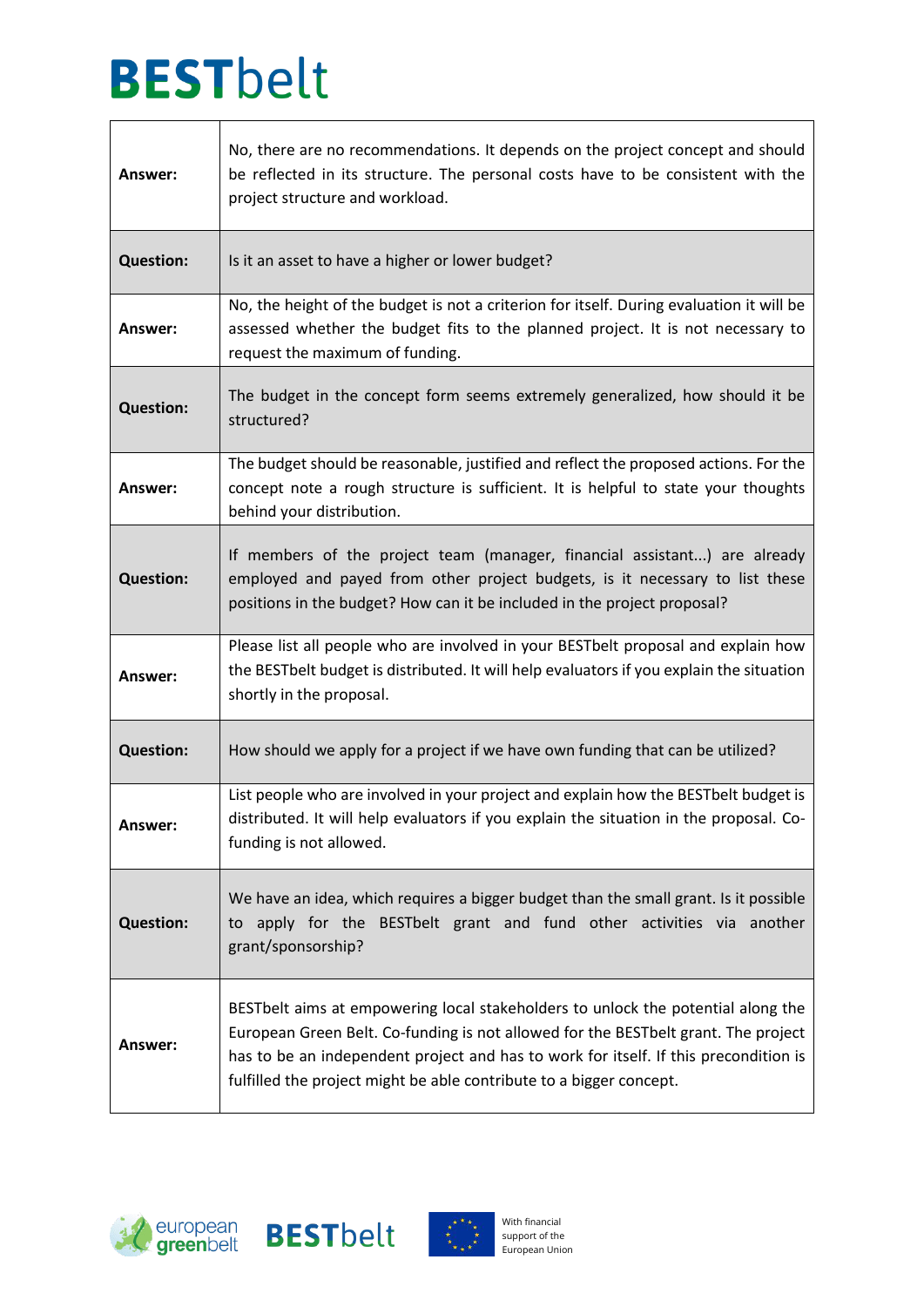I.

| <b>Question:</b> | Is it possible to subcontract a consultant company, e.g. for organising events?<br>Should they be contracted or become co-applicant?                                                                                                                                                                                                                                                                                                                           |
|------------------|----------------------------------------------------------------------------------------------------------------------------------------------------------------------------------------------------------------------------------------------------------------------------------------------------------------------------------------------------------------------------------------------------------------------------------------------------------------|
| Answer:          | Both ways are possible and thinkable. For subcontracting, please respect the<br>procurement regulations. For details contact to the BESTbelt Office and Focal Point<br>is advised.                                                                                                                                                                                                                                                                             |
| <b>Question:</b> | Is there a maximum amount allowed on subcontracting?                                                                                                                                                                                                                                                                                                                                                                                                           |
| Answer:          | There is no maximum percentage regarding the share of the budget allocated to<br>subcontracting. However, only activities, which are not essential to the project can<br>be subcontracted. In all cases, subcontracting must be duly justified and be in line<br>with the BESTbelt procurement rules.                                                                                                                                                          |
| <b>Question:</b> | What are the procurement rules applicable?                                                                                                                                                                                                                                                                                                                                                                                                                     |
| Answer:          | National and/or public sector procurement rules and regulations must be followed.<br>Furthermore, applicants have to reconcile any purchases of goods or services with<br>Grant funds with the BESTbelt Procurement Policy. Purchases with a total<br>contractual value of less than EUR 5,000 (excluding VAT) may be made through<br>"single sourcing", otherwise it must be based on written quotations received from<br>at least three potential suppliers. |
| <b>Question:</b> | Are the costs incurred during the preparation of the proposal eligible?                                                                                                                                                                                                                                                                                                                                                                                        |
| <b>Answer:</b>   | No, only the costs incurred during the implementation of the project are eligible<br>costs.                                                                                                                                                                                                                                                                                                                                                                    |
| <b>Question:</b> | Will there be pre-financing (payment in advance) during grant implementation?                                                                                                                                                                                                                                                                                                                                                                                  |
| Answer:          | Yes, the grant will be paid in several rates during project implementation. A first rate<br>will be transferred after signing the contract to finance the start of the project. It is<br>foreseen to link the following rates to the reporting scheme.                                                                                                                                                                                                         |
| <b>Question:</b> | How to include import taxes?                                                                                                                                                                                                                                                                                                                                                                                                                                   |
| Answer:          | Import taxes are considered as part of the cost of purchasing items and thus should<br>be included within the cost budgeted for the item itself.                                                                                                                                                                                                                                                                                                               |

 $\overline{\phantom{a}}$ 





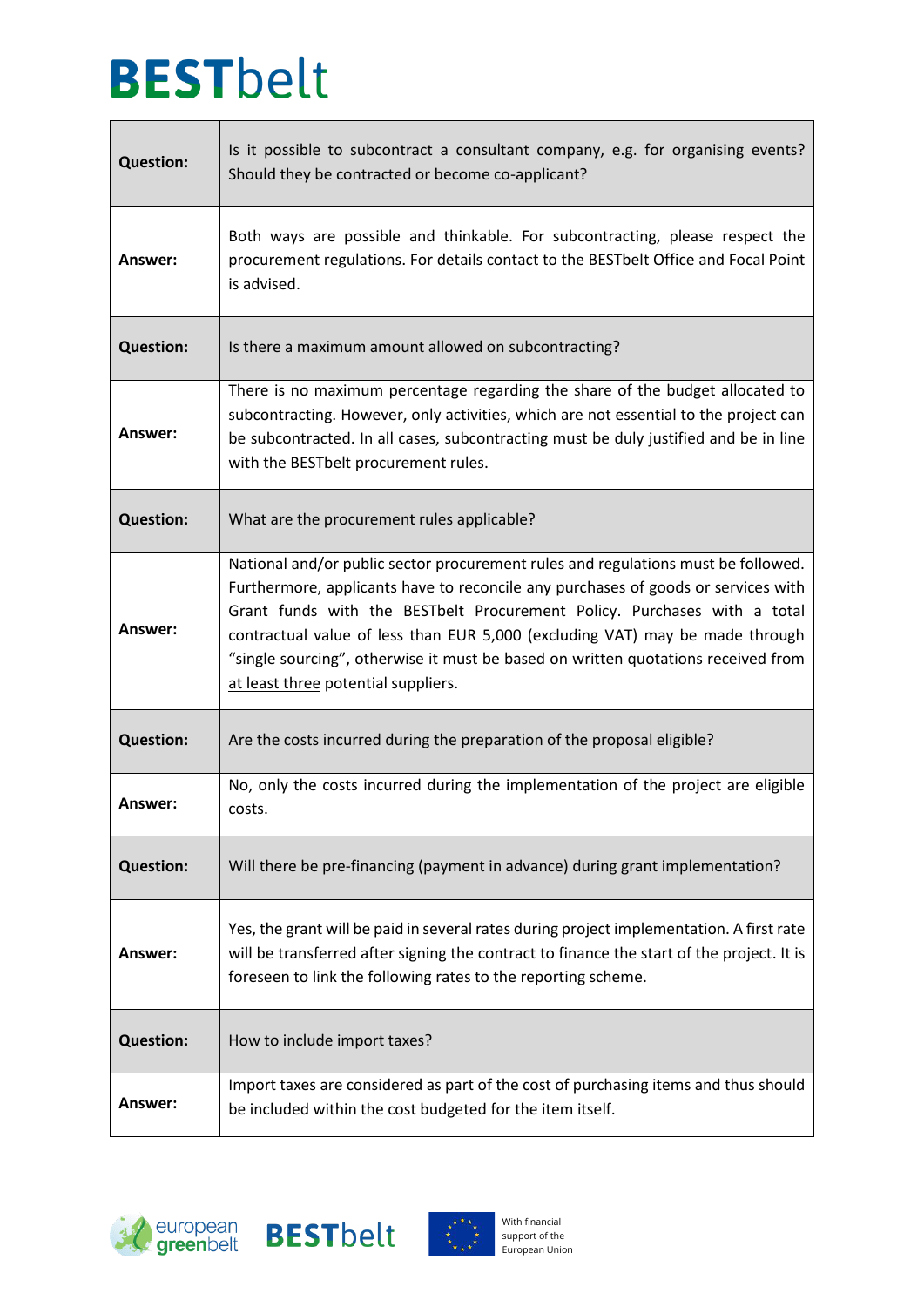| <b>Additional information</b> |                                                                                                                                                                                                                                                                           |
|-------------------------------|---------------------------------------------------------------------------------------------------------------------------------------------------------------------------------------------------------------------------------------------------------------------------|
| <b>Question:</b>              | Is it possible to apply crossover with other countries?                                                                                                                                                                                                                   |
| Answer:                       | Yes, it is possible and even welcomed. Please consider different regulations and laws<br>depending on the countries involved.                                                                                                                                             |
| <b>Question:</b>              | Will it be disadvantageous to apply without international partners on a solely<br>national basis?                                                                                                                                                                         |
| Answer:                       | It is an asset, if your project promotes trans-boundary interaction. If this is difficult<br>in the current situation or it does not fit in your project proposal or the geographic<br>conditions, you can explain your considerations and the decision in your proposal. |
| <b>Question:</b>              | Is Romania part of the Balkan Green Belt or the Central European Green Belt?                                                                                                                                                                                              |
| Answer:                       | Romania is part of the Balkan Green Belt, see<br>https://europeangreenbelt.org/initiative/structure/                                                                                                                                                                      |
| <b>Question:</b>              | Is the funding amount in the first call (400,000 $\epsilon$ ) foreseen for each region or for the<br>entire EGB?                                                                                                                                                          |
| Answer:                       | 400.000 € are foreseen for the entire EGB in the first call. There will be a second call<br>which is expected to be launched at the end of 2022.                                                                                                                          |
| <b>Question:</b>              | Is it acceptable to have more words than it is requested in the description?                                                                                                                                                                                              |
| Answer:                       | It is helpful for the evaluation process if you stay within the word limit it but it is not<br>totally strict.                                                                                                                                                            |
| <b>Question:</b>              | Is there a manual for reporting?                                                                                                                                                                                                                                          |
| Answer:                       | There will be guidelines for reporting, but they are not online yet.                                                                                                                                                                                                      |
| <b>Question:</b>              | What are the criteria to be elected? How are the "points" managed?                                                                                                                                                                                                        |